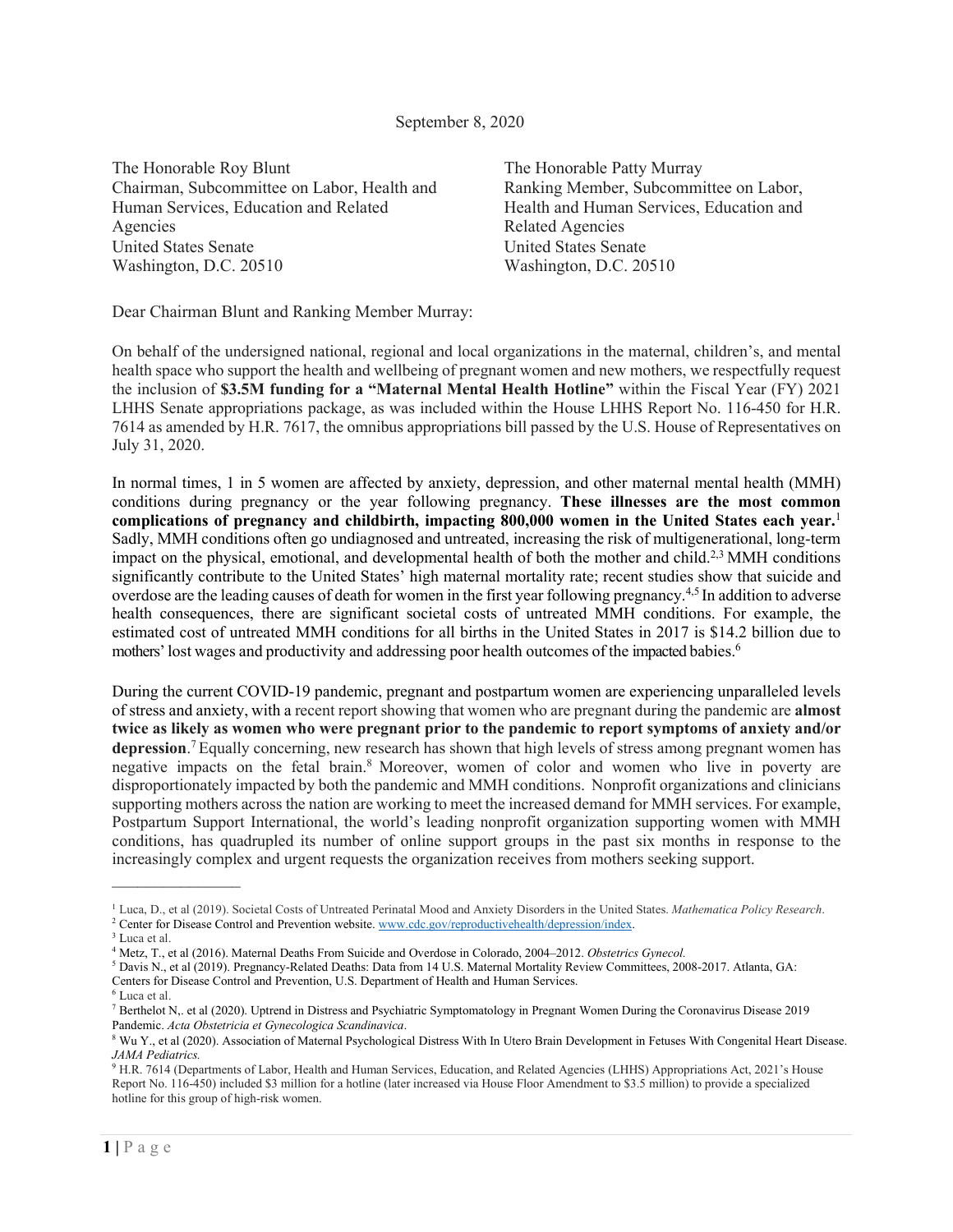A national maternal mental health hotline that offers specialized support 24 hours per day can help mothers and families address MMH conditions before they create long-lasting, adverse health outcomes for mothers and babies. Helpline qualified counselors can provide immediate support to mothers and caregivers, including education, emotional support, and connections to community resources including mental health providers with advanced training in treating MMH conditions, peers with lived experience, support groups, and other local services to support pregnant women and new mothers.

We respectfully request that you include the following report language from the House FY 2021 LHHS Report No. 116-45, as amended by H.R. 7617:

"Maternal Mental Health Hotline.—The U.S. suffers from one of the highest maternal death rates in the developed world with Black and Native American / American Indian women dying at 2-3 times the rate of White women. Suicide and overdose have been identified as the leading causes of death during the first year postpartum and depression is the most common complication of pregnancy in the first year postpartum. To help address these issues, the Committee includes \$3,500,000 to contract with a qualified entity to establish and maintain a maternal mental health hotline to be staffed by qualified counselors, 24 hours a day. Funding may also be used for outreach to raise awareness about maternal mental health issues and the hotline."<sup>9</sup>

Access to mental health care is critical to the overall health of both mothers and their newborns – more so now than ever. It has always been difficult for childbearing women experiencing anxiety or depression, especially women of color and other under-served groups, to access appropriate mental health care. However, the current situation – with an increase in the range and intensity of mental health issues coupled with the increased pressure on the healthcare system -- has made it even more challenging for these women to access appropriate mental health services. This modest funding will provide a critically needed and cost-effective lifeline to pregnant women and new mothers at the most medically vulnerable time in their lives.

On behalf of the 4 million parents who give birth each year in the United States, we thank you for your attention to this critical matter. Please contact Adrienne Griffen, Executive Director of Maternal Mental Health Leadership Alliance at  $\operatorname{agriffen}(\hat{a})$ mmhla.org should you have any questions.

Sincerely,

2020 Mom

All Encompassing Counseling, LLC

American Art Therapy Association

American Association for Geriatric Psychiatry

American Association for Psychoanalysis in Clinical Social Work

American Association of Birth Centers

American Association of Child and Adolescent Psychiatry

American Association of Suicidology

American College of Nurse-Midwives

American College of Obstetricians and Gynecologists

American Dance Therapy Association

American Foundation for Suicide Prevention

American Group Psychotherapy Association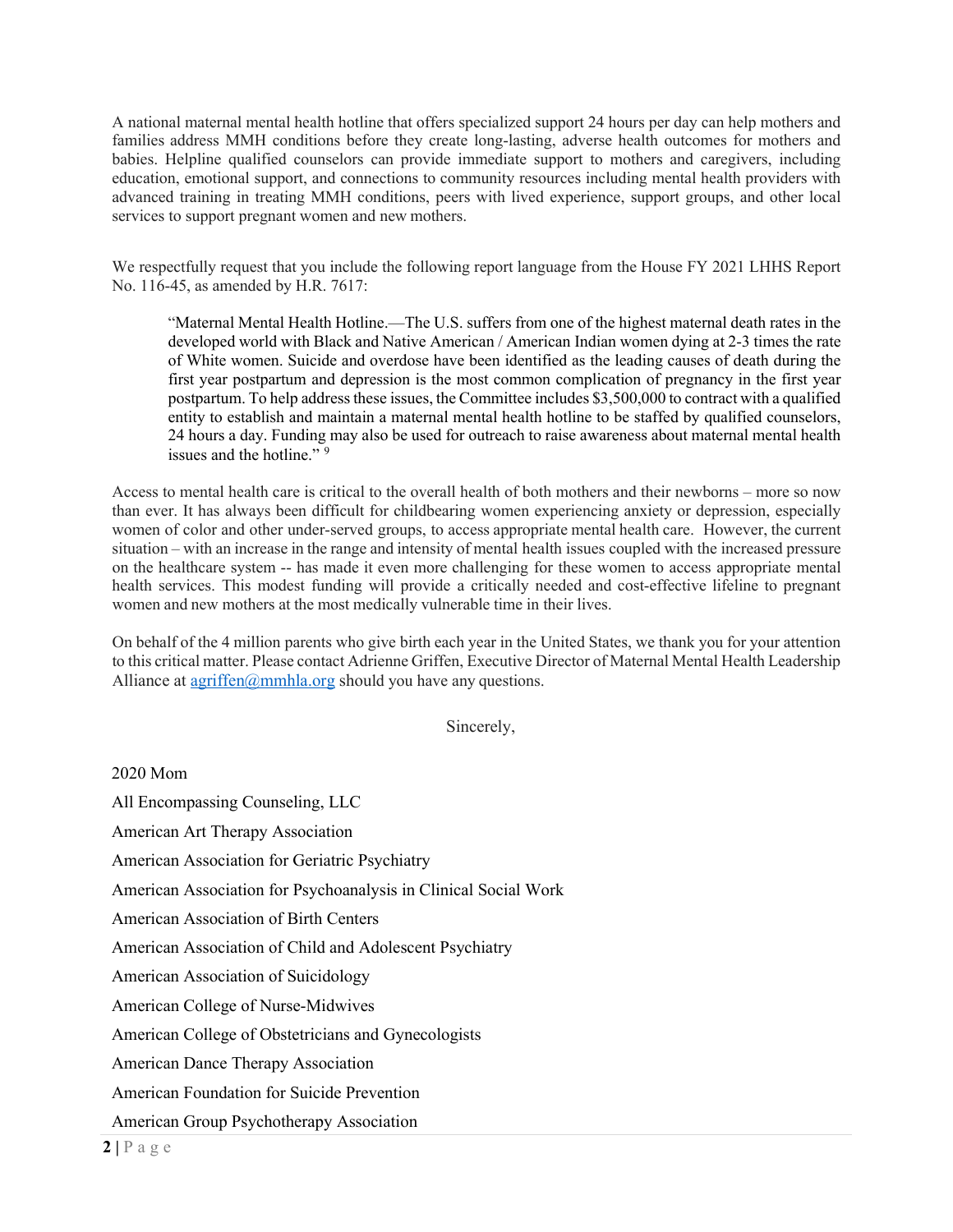American Mental Health Counselors Association American Occupational Therapy Association American Psychiatric Association American Psychoanalytic Association American Psychological Association Amniotic Fluid Embolism Foundation Anxiety and Depression Association of America Arundhuti Kundu M.D., PLLC Association for Ambulatory Behavioral Healthcare Association for Behavioral and Cognitive Therapies Association for Behavioral Health and Wellness Association of Maternal & Child Health Programs Association of Women's Health, Obstetric and Neonatal Nurses Baby Cafe USA Birth Sisters Doula Services Black Women's Health Imperative By Your Side Birth Services, LLC California Black Women's Health Project California Pan-Ethnic Health Network California Women's Law Center Children and Adults with Attention-Deficit/Hyperactivity Disorder Chisago County Public Health Cities Thrive Mental Health Coalition Clinical Social Work Association Confederation of Independent Psychoanalytic Societies Depression and Bipolar Support Alliance East Tennessee State University Eating Disorders Coalition for Research, Policy & Action Education Development Center Every Mother Counts First 5 Butte Foundation for the Advancement of Midwifery Frontier Nursing University Full Circle Grief Center Global Alliance for Behavioral Health and Social Justice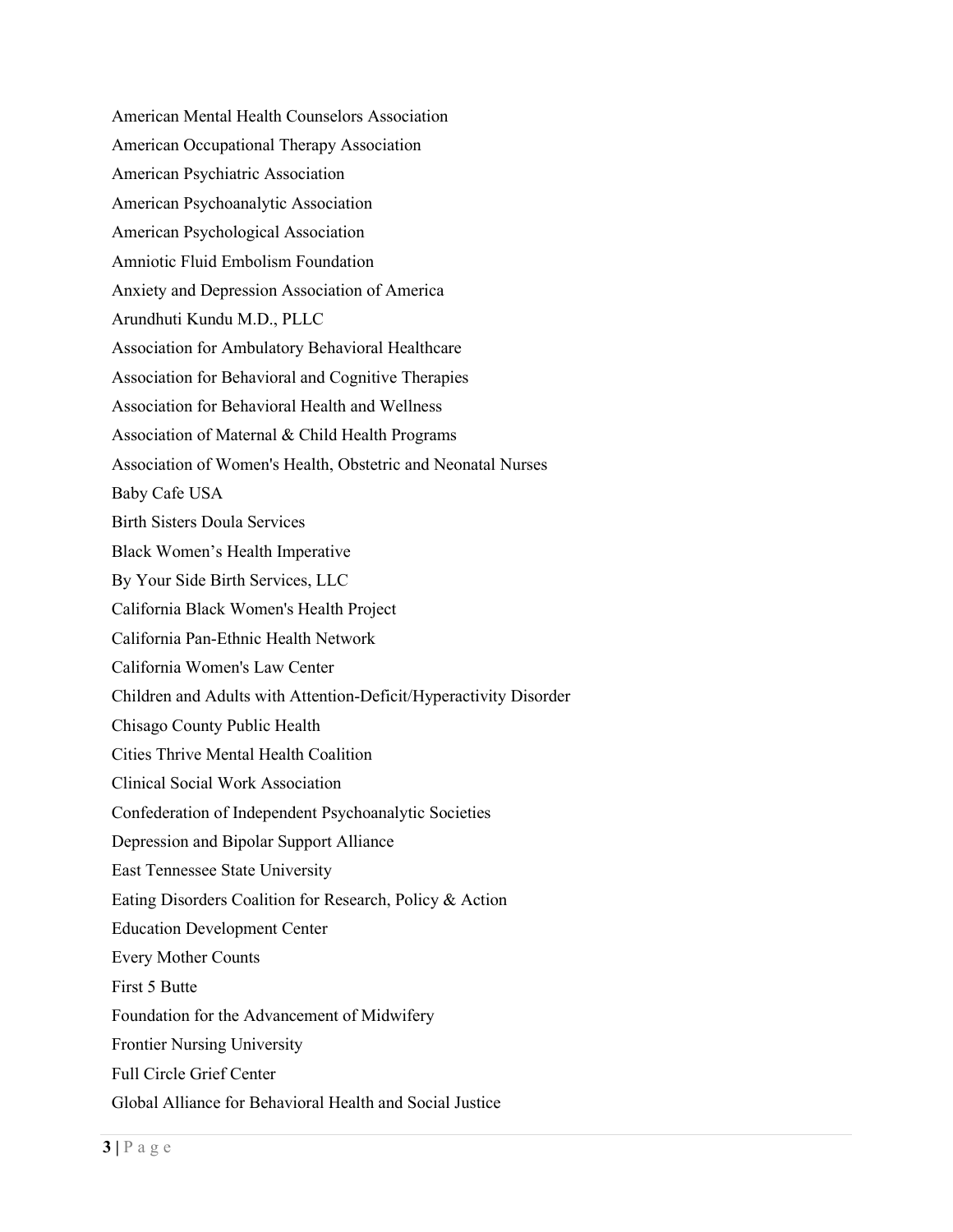Grace Center for Maternal and Women's Health Hand to Hold Healthy Mothers, Healthy Babies-MT Healthywomen Hennepin Healthcare-Redleaf Center for Family Healing Hudson Valley Birth Network Hyperemesis Education & Research Foundation International OCD Foundation Jewish Healthcare Foundation Johns Hopkins Women's Mood Disorders Center Lamaze International Legal Action Center Lifeline4Moms Center at UMass Medical School Marcé of North America March for Moms March of Dimes Mary's Center for Maternal and Child Care Massachusetts General Hospital Center for Women's Mental Health Maternal and Child Health Access Maternal Mental Health NOW Mental Health America Mental Health America of Ohio Maternal Mental Health Leadership Alliance Mom & Mind Mom.ME. Moms Mental Health Initiative MomsBloom Inc. MomsRising MomsWell National Alliance on Mental Illness National Alliance on Mental Illness Fresno National Alliance on Mental Illness Solano National Association for Children's Behavioral Health National Association for Rural Mental Health National Association of County Behavioral Health & Developmental Disability Directors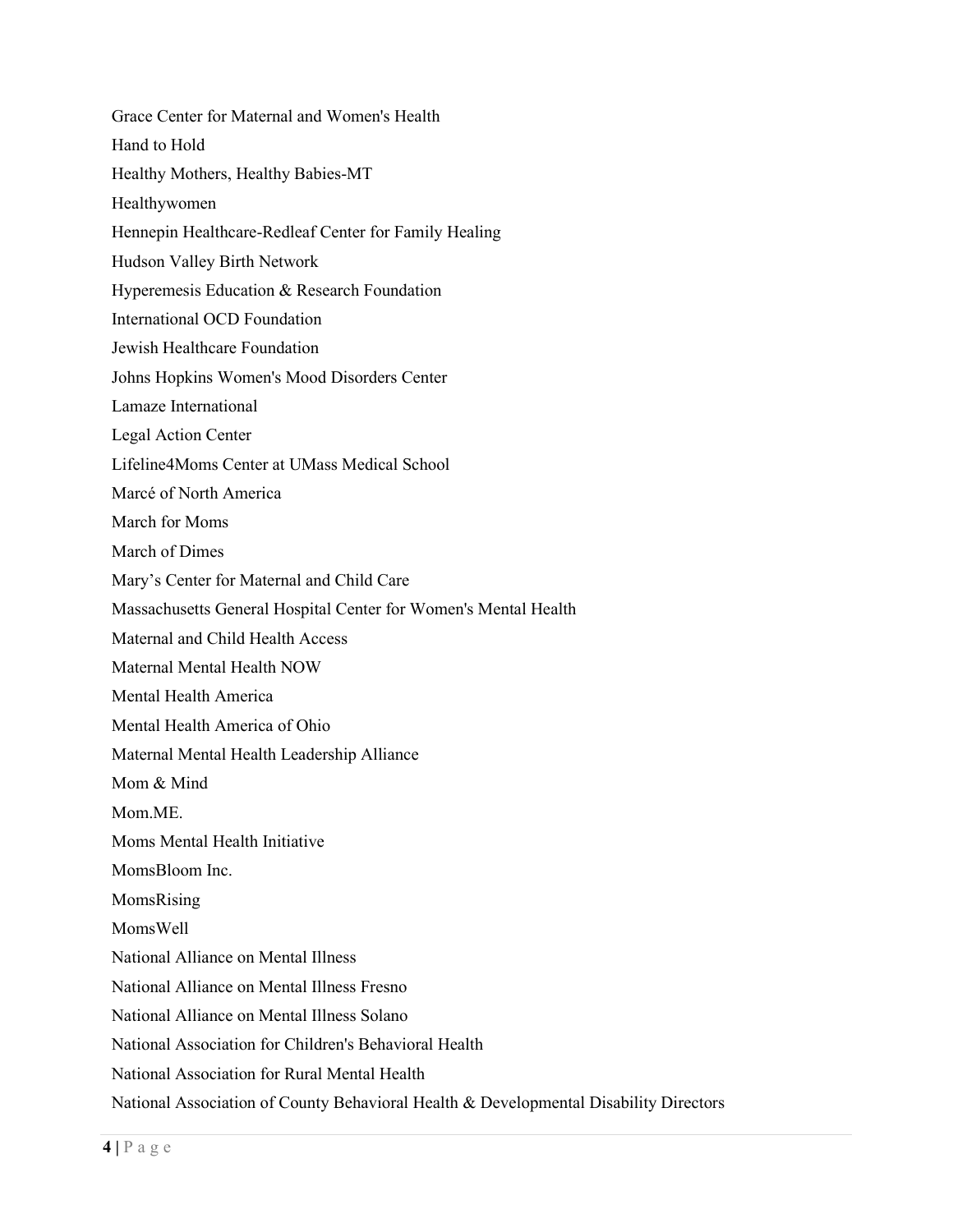National Association of Nurse Practitioners in Women's Health National Association of Social Workers National Association of Social Workers, California Chapter National Disability Rights Network National Eating Disorders Association National Federation of Families for Children's Mental Health National League for Nursing National Register of Health Service Psychologists North American Society for Psychosocial Obstetrics and Gynecology Perigee Fund Perinatal Support Washington Postpartum Health Alliance Postpartum Resource Center of New York Postpartum Support International Postpartum Support International – Georgia Chapter Preeclampsia Foundation Pregnancy and Postpartum Health Alliance of Texas Reset Brain + Body Residential Eating Disorders Consortium Return to Zero: HOPE Run Tell Mom LLC School Social Work Association of America Serenity Therapy Services PLLC Social Work Doula LLC Society for Maternal-Fetal Medicine Synergize Consulting The American Counseling Association The Bloom Foundation for Maternal Wellness The Center for Emotional Health The Greater Good of Northeast Indiana The Kennedy Forum The National Alliance to Advance Adolescent Health The Postpartum Adjustment Center The Tatia Oden French Memorial Foundation The Trevor Project